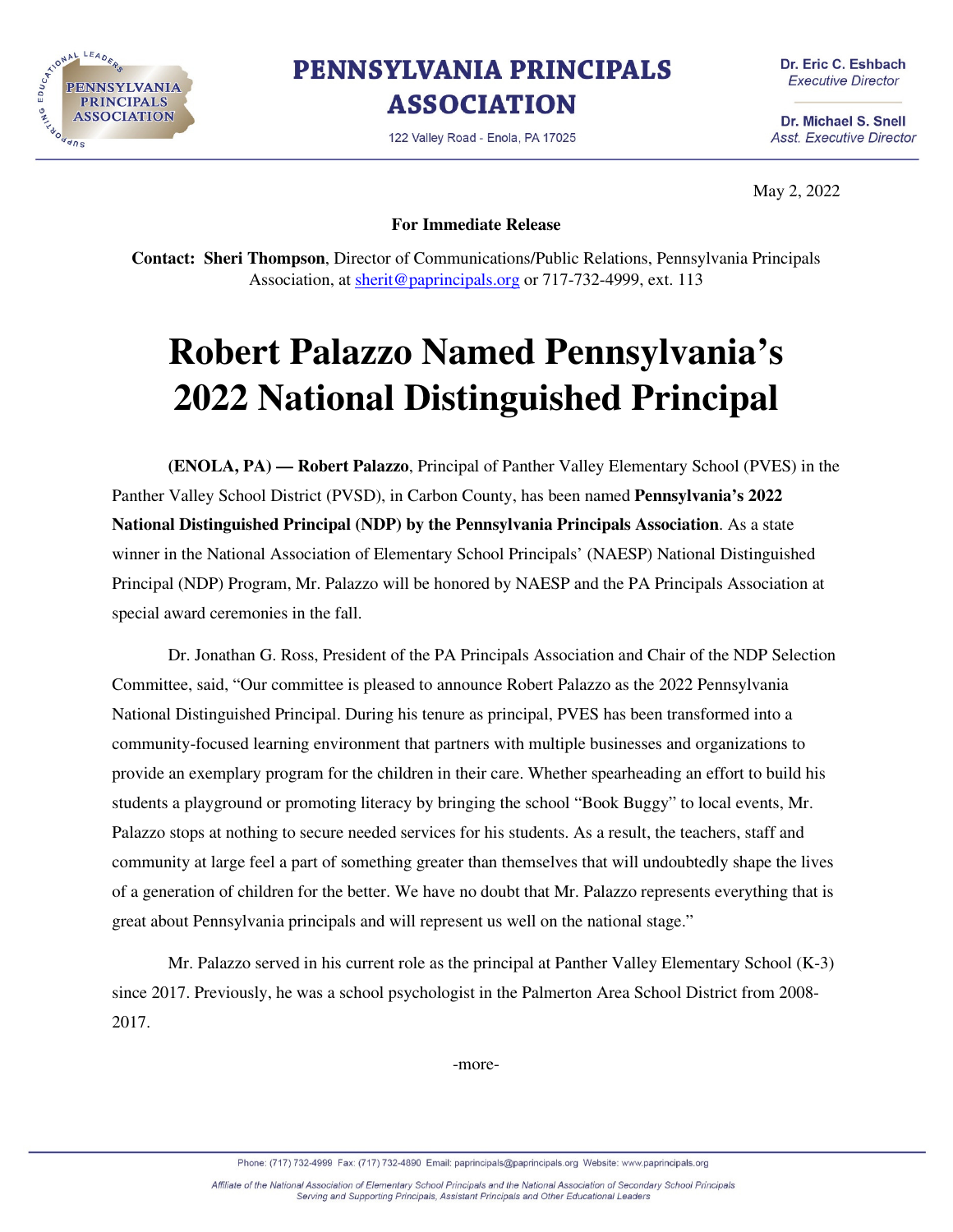## **Robert Palazzo Named PA's 2022 NDP - Page 2 of 3**

"It is an honor to receive this award and even more so to know that I was nominated by members of the Panther Valley community. This award is one that I share with the entire faculty, students and community of the Panther Valley School District. Together, in the middle of a pandemic, we have worked collaboratively to combat the barriers our students and families face to create a dynamic learning environment for our students to learn and grow," said Mr. Palazzo.

Under Mr. Palazzo's leadership, the first pre-kindergarten program within PVSD was established; a playground for students was built through community-based, grassroots fundraising within 18 months; and in collaboration with St. Luke's University Health Network, a family development specialist position was created in the district to help increase preventative factors and decrease barriers within the community. Mr. Palazzo explained, "This school year, we opened the first pre-kindergarten class in the history of the district and have plans to expand the program for the following year by opening an early learning center."

"Robert Palazzo is a man of good character. He is able to balance his professional career and his family in a manner that is respected by his staff, friends and community. The Panther Valley School District has been fortunate to have Robert Palazzo as Principal," shared David McAndrew, Superintendent of Panther Valley School District.

Mr. Palazzo is a member of the Pennsylvania Principals Association and the National Association of Elementary School Principals. In 2021, he was awarded the Pennsylvania Community Star by the National Organization of State Offices of Rural Health for his collaborative efforts with St. Luke's University Health Network.

According to PA Principals Association Executive Director, Dr. Eric C. Eshbach, "In the current environment where school leaders are struggling to address learning loss, the social-emotional needs of students and the varying demands of parents and communities, the selection of Robert Palazzo as Pennsylvania's National Distinguished Principal for 2022 sends a powerful message to our members. Mr. Palazzo has a keen understanding of each of these issues and has developed practices in his school that other principals should be clamoring to replicate. The Pennsylvania Principals Association has a history of awarding the NDP honor to principals who become mentors for others and leaders in our state. I am confident Robert will live up to that tradition."

-more-